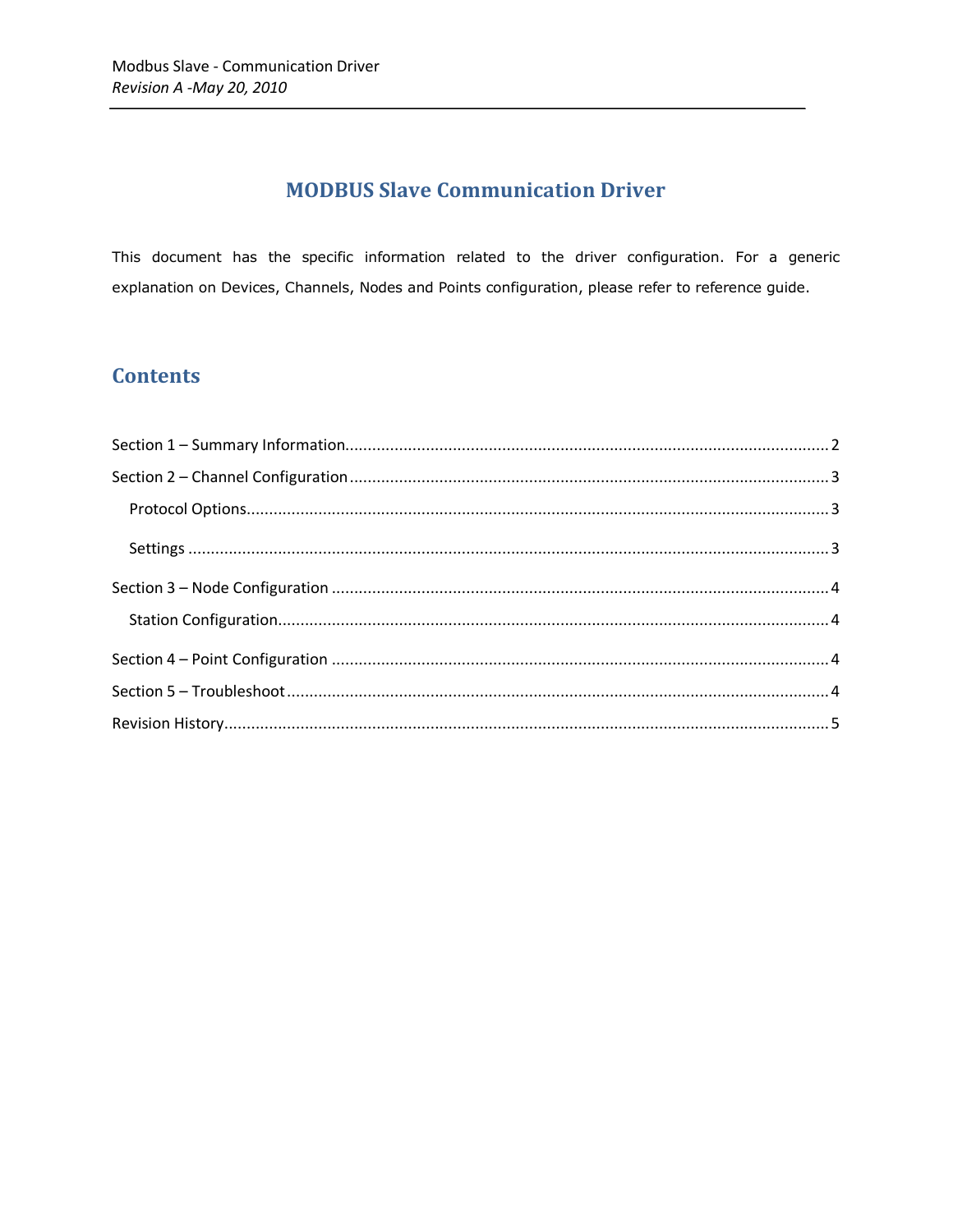# <span id="page-1-0"></span>**Section 1 – Summary Information**

**Communication Driver Name**: Modbus Slave **Implementation DLL**: T.ProtocolDriver.ModbusSlave.dll **Protocol**: MODBUS RTU, ASCII and TCP **Interface**: TCP/IP and Serial **Description**: Modbus Slave driver implements communication with master devices compatibles with Modbus Open Standard protocol. It operates as a Slave on TCP/IP or serial networks.

**Devices supported:** Any master Modbus device.

**Protocol Options**: Message Format (ASCII, RTU or RTU TCP), SlaveID

**Multi-threading**: One thread with a pooling cycle for each master connected.

**Max number of nodes**: One node for each Channel.

**PC Hardware requirements**: Standard PC Ethernet interface board, RS485 or RS232 port

#### **Supported Operands:**

| <b>Operand</b>        | <b>Read</b>  | <b>Write</b> | Data Type | <b>Address size</b> |
|-----------------------|--------------|--------------|-----------|---------------------|
| $0$ – Coils           | ✓            |              | Bit       | 1 bit               |
| 1-Input Status        | $\checkmark$ |              | Bit       | 1 bit               |
| 3 - Input Registers   | ✓            |              | Word      | 2 bytes             |
| 4 – Holding Registers | $\checkmark$ |              | Word      | 2 bytes             |

<span id="page-1-1"></span>**Table 1**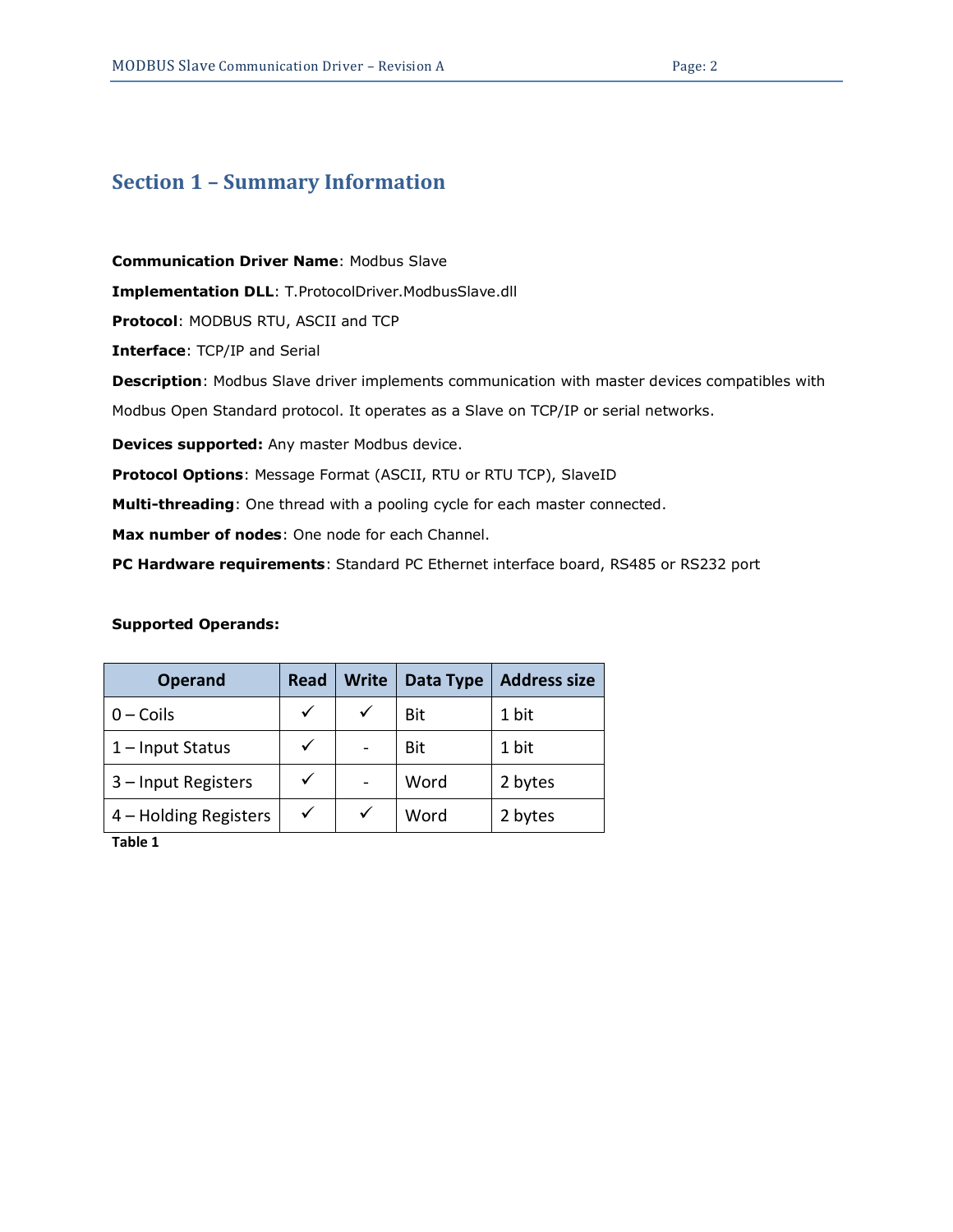## <span id="page-2-0"></span>**Section 2 – Channel Configuration**

#### <span id="page-2-1"></span>**Protocol Options**

**SlaveID:** Defines the driver slave address in the Modbus Network.

**Encoding**: Determines how information will be packed into the message fields and decoded. The options are:

- **RTU**: Remote Terminal Unit mode, where each 8–bit byte in a message contains two 4–bit hexadecimal characters
- **ASCII**: The message is encoded in ASCII mode, where each 8–bit byte in a message is sent as two ASCII characters
- **RTU TCP**: The default transmission mode when the message is carried on a MODBUS TCP/IP network. It contains information to allow the recipient to recognize message boundaries even if the message has been split into multiple packets

#### <span id="page-2-2"></span>**Settings**

Serial and MultiSerial channels:

```
Default configuration for ASCII mode :
DataBits: 7
StopBits: 1 if parity is used, 2 if no parity
```
Default configuration for RTU mode : **DataBits**: 8 **StopBits**: 1 if parity is used, 2 if no parity

Set the other fields according to your Serial or MultiSerial port configuration

TCP/IP channels:

Listening Port: Defines the Tcp port where the driver will be listening for the connections, the default Tcp port for the Modbus Network is 502.

Note:

You may need to configure your firewall to open the listening port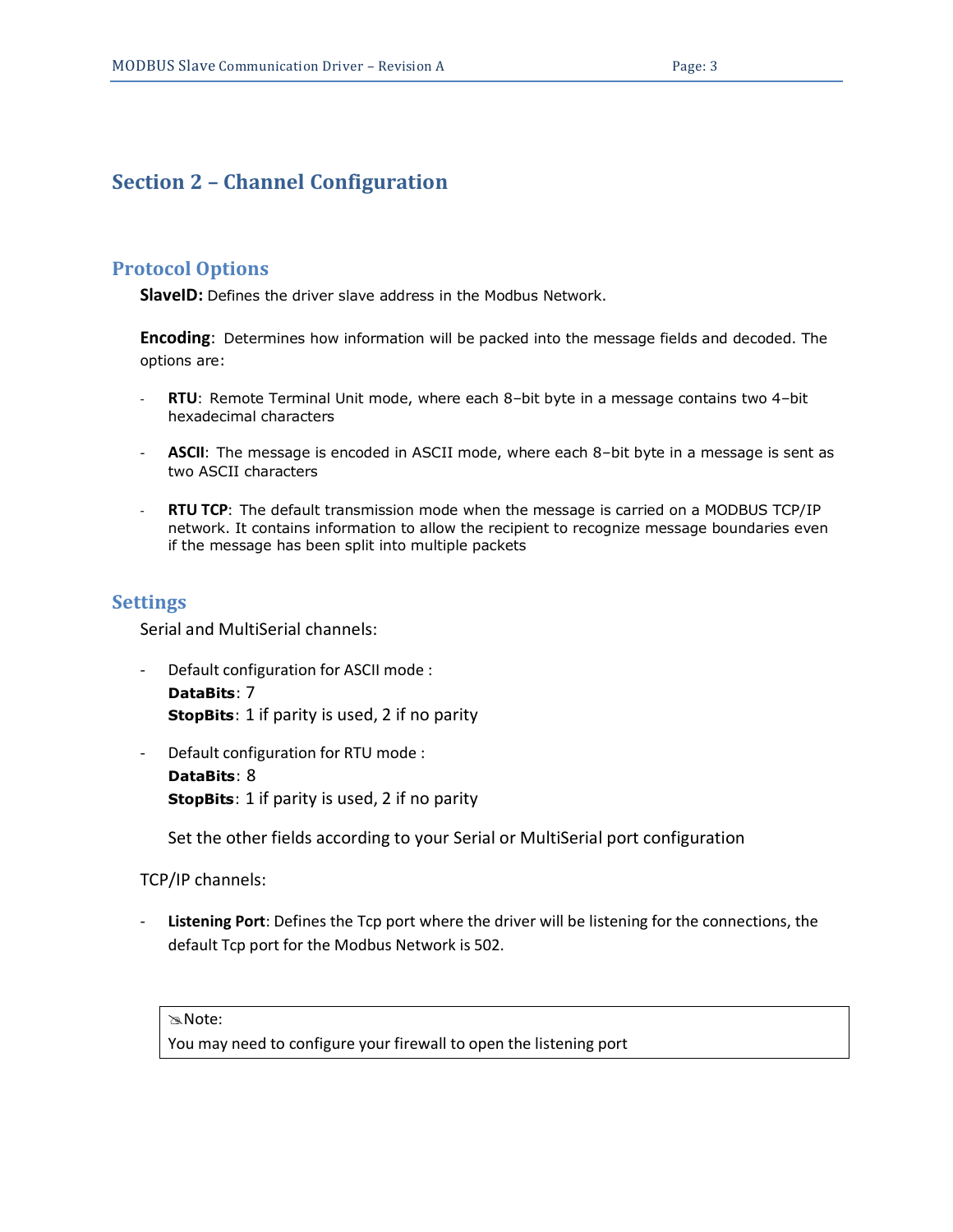### <span id="page-3-1"></span><span id="page-3-0"></span>**Section 3 – Node Configuration**

### **Station Configuration**

There is no station configuration for the Modbus Slave driver

### <span id="page-3-2"></span>**Section 4 – Point Configuration**

The syntax for the Modbus communication points is: <Operand><Address>

Where: <Operand> indicates the memory area, the valid values are:

- 0 for Coils
- 1 for Input Status
- 3 for Input Registers
- 4 for Holding Registers

For more information about the valid operands, see the [Table 1:](#page-1-1)

<Address> indicates the data address in the memory area, from 1 to 65535

Ex: 400001 (Operand = Holding Register, Address = 1)

# <span id="page-3-3"></span>**Section 5 – Troubleshoot**

The status of the driver execution can be observed through the diagnostic tools, which are:

- Trace window
- Property Watch
- Module Information

The above tools indicate if the operations have succeeded or have failed where the status 0 (zero) means success. Negative values are internal error codes and positive values are protocol error codes.